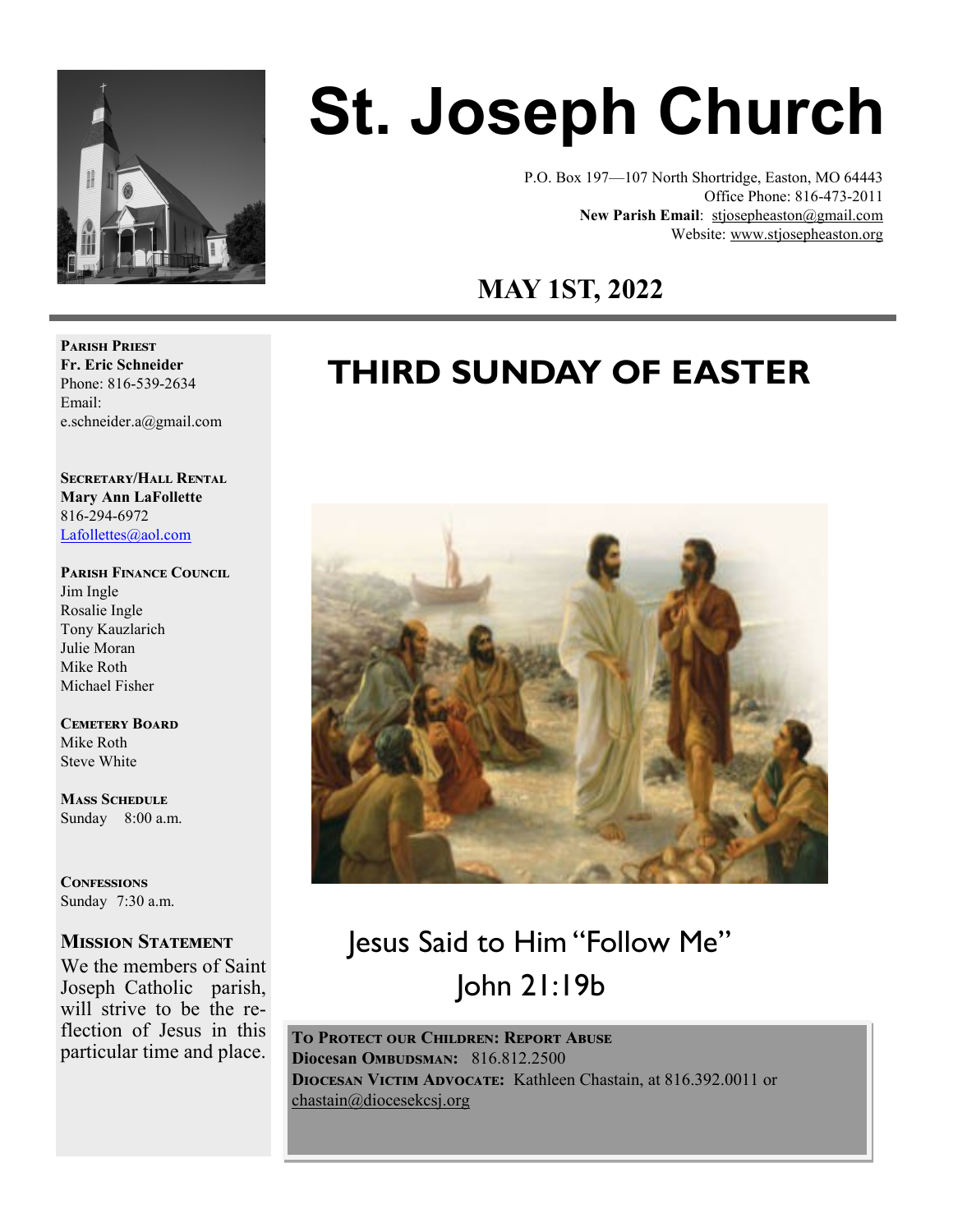

**Sunday May 1st 8:00a.m.** Sister Evelyn Gregory+ By Hubert & Bonnie Gregory

**Sunday May 8th 8:00a.m** Bergie Osterloo+ By Hubert & Bonnie Gregory

**Please remember in prayer those who have died. Grant them eternal rest and peace, O Lord!** † Denotes Deceased



#### **MAY BIRTHDAYS**

**WILMA CORKINS MAY 5TH MICHAEL FISHER MAY 10TH**

#### **CONGRATULATIONS & BEST WISHES TO EVERYONE**

**Rachel's Vineyard Retreat for healing hearts in the Heart of the Nation. Have you or someone you love, suffered the emotional pain of an abortion? Consider attending a local Rachel's Vineyard Retreat. Women and men of all ages are welcome. The weekend retreats offer a beautiful, confidential opportunity to experience healing and forgiveness. Upcoming retreats in the Kansas City area: July 22-24 and October 21-23rd. For additional information, or to register, please call 816 679-4973 or email rvkcmo@gmail.com. You may learn more by visiting www.rachaelsvineyardkc.org**



|                    | May 1st, 8a.m. Mass     |
|--------------------|-------------------------|
| Greeters           | Richard LaFollette      |
| Lectors            | Scott Antle             |
|                    | <b>Bonnie Gregory</b>   |
| <i>Counters:</i>   | Richard & Mary Ann      |
|                    | LaFollette              |
|                    | May 8th, 8:00a.m.       |
|                    | Greeters: Wayne Weipert |
| $L$ ectors $\cdot$ | Jared Roth              |

**Lec***tors:* Jared Roth Bonnie Gregory *Counters:* Paul & Jan Pottier

#### **May 15th, 8:00a.m.**

|          | <b>Greeters:</b> Richard LaFollette |
|----------|-------------------------------------|
| Lectors: | Jay Pflugradt                       |
|          | Jordan Roth                         |
|          | <b>Counters:</b> Richard & Mary Ann |
|          | LaFollette                          |

### *Weekend Collection April 24TH, 2022*

| Envelopes:    | \$ | 805.00 |
|---------------|----|--------|
| Plate:        |    | 137.00 |
| Total Parish: | S  | 942.00 |

#### **\*Fiscal Year Budget July 1, 2021 - June 30, 2022**

| <b>Fund Raiser</b>      | S  | 16,744.00 |
|-------------------------|----|-----------|
| Maintenance Fund YTD \$ |    | 43,520.00 |
| Year Budget             | \$ | 77,467.00 |
| Year-to-Date:           | \$ | 77,244.89 |
| April Budget            | \$ | 6,456.00  |
| April-to-Date:          | \$ | 10,319.00 |

**Thank You for your continued support**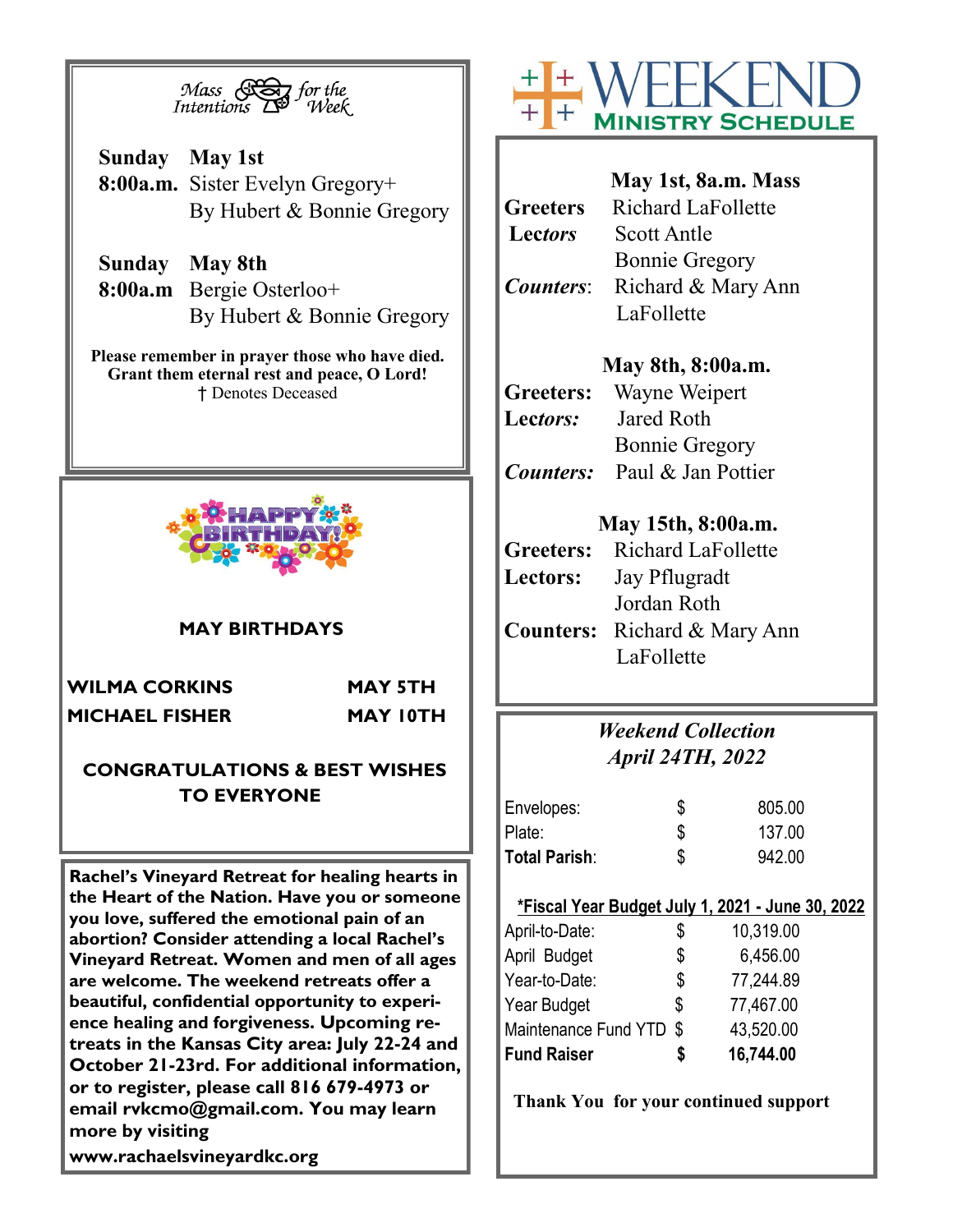#### **Mark Your Calendars**

 **Donut Sunday-** May 1st, 2022 **Knights of Columbus Council #5067**  Richard LaFollette, Grand Knight Hubert Gregory, Deputy Grand Knight Meetings 1st & 3rd Thursday, 7 p.m.

**Recitation of the Rosary– 2nd Sunday to the mon**

. **World Day of Prayer** will be observed on Sunday, May 8,2022 also known as "Good Shepherd Sunday." Please pray that young men and women hear and respond generously to the Lord's call to the priesthood, diaconate, religious life, societies of apostolic life or secular institutes.

#### **Mir House of Prayer Needs You!**

The following hours of Eucharistic Adoration are now open at the Chapel of the Holy Rosary. Faithful adorers are needed to sign up to fill these hours: 8 pm Monday 6 pm Wednesday 9 pm Friday 1 pm Saturday

Congratulations to Lindee Corkins Horn and her husband, Ryan, on the birth of their son, Kinnon Jon Horn on April 12th

#### **WORLD APOSTOLATE OF FATIMA**

**The following dates and locations are when the Fatima Pilgrim Virgin Statue will be in the Kansas City-St. Joseph Diocese.**

- **5-12-2022 Chillicothe St. Columban**
- **5-13-2022 St. Joseph Co Cathedral**
- **5-14-2022 Kansas City Guardian Angels**
- **5-15-2022 Kansas City Christ the King**
- **5-16-2022 Blue Springs St. Robert Bellmine**
- **5-17-2022 Warrensburg Sacred Heart**
- **5-18-2022 Butler St. Patrick's**

**Prayer Corner**

*"To everything there is a season and time. . . for every purpose under heaven." —Ecc. 3-11* 

#### "*. . .a time to heal. . ."*

Irene Schlup, Mary Fisher, Ron Kretzer, Kathy Barton, the elderly, and the chronically ill and their caregivers. For our home bound parishioners Carolyn O'Brien, Josephine Jackson, Mary Dupree



#### **ATTENTION MEN OF OUR CHURCH**

KNIGHTS OF COLUMBUS COUNCIL 5067 WOULD LIKE TO ENCOURAGE THE MEN OF OUR PARISH TO CONSIDER JOINING THE KNIGHTS OF COLUMBUS KNIGHTS OF COLUMBUS. MEMBERSHIP IN THIS

FRATERNAL ORGANIZATION. IT WILL GIVE YOU THE OPPORTUNITY TO GIVE BACK TO YOUR COMMU-NITY AND TO GROW IN YOUR FAITH. WE BELIEVE EACH MAN CAN BENEFIT FROM THIS MEMBERSHIP. IF INTERESTED YOU CAN GET INFORMATION FROM ANY OF THE FELLOW KNIGHTS IN THE CHURCH. THEY WOULD LOVE TO HAVE YOU BECOME A MEMBER OF THEIR COUNCIL.

The Diocese of Kansas City-St. Joseph is committed to combating sexual abuse in the Church. If you are a victim of sexual abuse, or if you *observe or suspect* sexual abuse:

- 1. Call the Missouri Child Abuse Hotline at 1.800.392.3738 (if the victim is currently under the age of 18), and
- 2. Contact your local law enforcement agency or call 911, and
- 3. After reporting to these civil and law enforcement authorities, report suspected *sexual abuse of a minor or vulnerable adult*  to the Diocesan Ombudsman, Joe Crayon, at 816.812.2500 or crayon@omdbusmankcsj.org if the abuse involves a priest,

deacon, employee or volunteer of the Diocese of Kansas City-St. Joseph.

The Diocese has a sincere commitment to providing care and healing resources to victims of sexual abuse and their families. Please contact Victim Advocate at 816 392-0011 or victimadvocate@diocesekcsj.org for more information.

#### KNIGHTS OF COLUMBUS FOOD DRIVE

As part of the Featured Program this month The Knights of Columbus, Council 5067, are trying to collect a minimum of 1,000 pounds of food to donate to the Food Kitchen. Please donate the #10 can of Green Beans and Corn, for this will be a great help for the Food Kitchen. This will help the Council reach their goal to make Star Council and "it helps Food Kitchen serve the community. Anyone wishing to donate see Richard LaFollette or Hubert Gregory